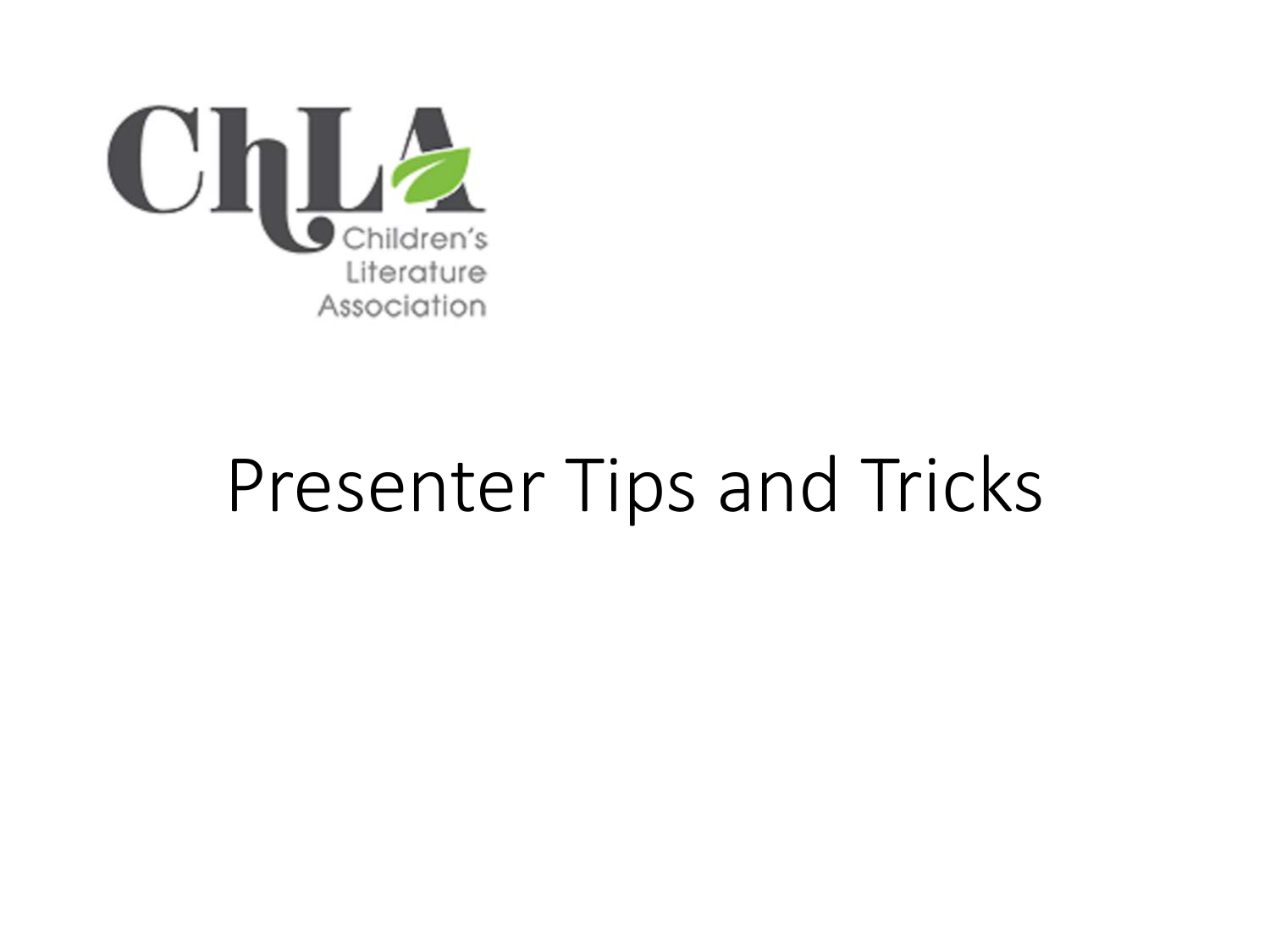# Congratulations!

You are presenting at the 45<sup>th</sup> Annual Children's Literature Association Conference!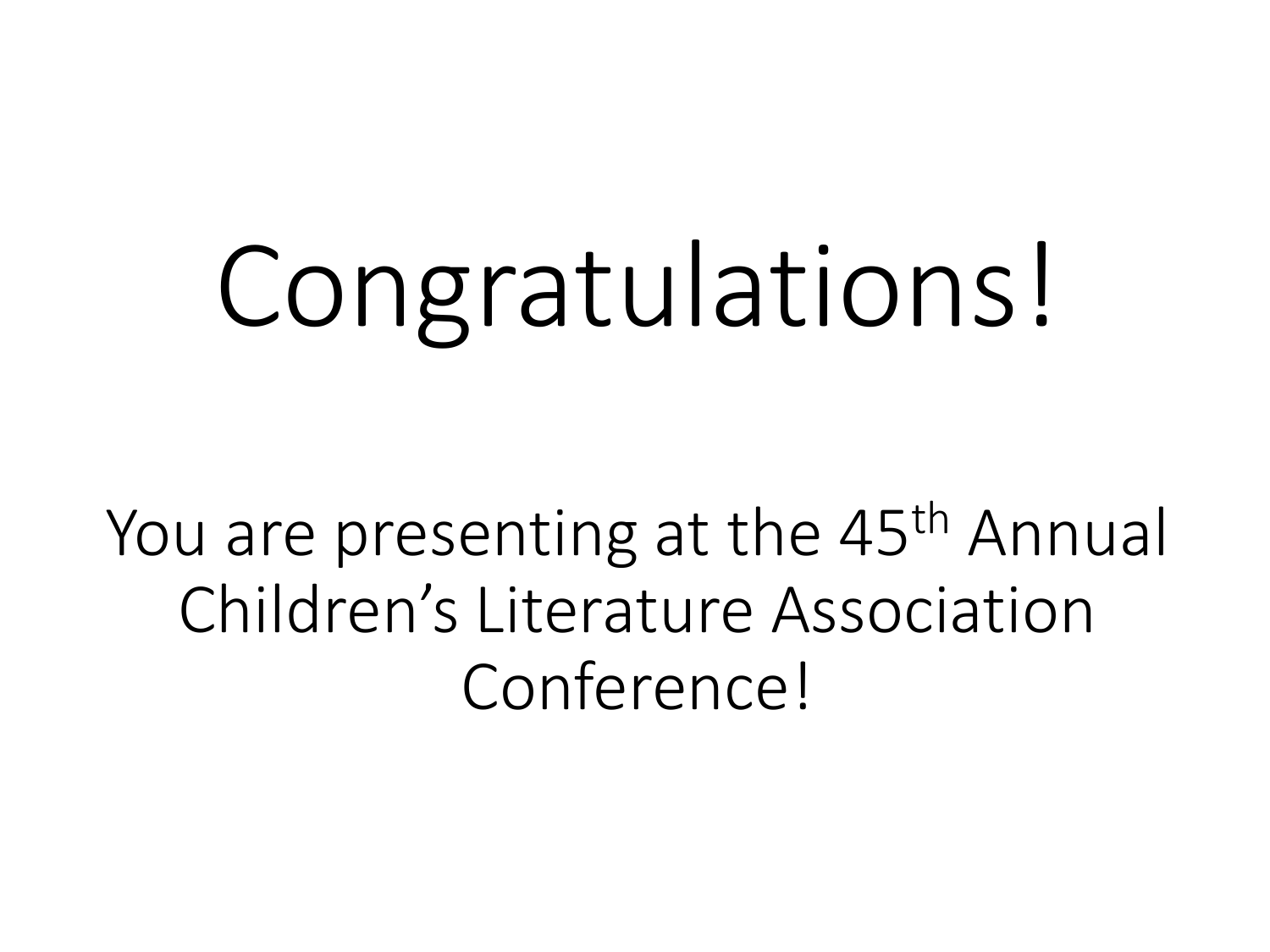**March 1, 2018** - Completed presenter information form due.

## Important Dates

**March 1, 2018** – Abstract revisions and title changes are due.

**April 4, 2018** - ALL presenters **MUST** be members of the Children's Literature Association and registered for the conference.

**June 28-30, 2018 -** ChLA 45TH ANNUAL CONFERECE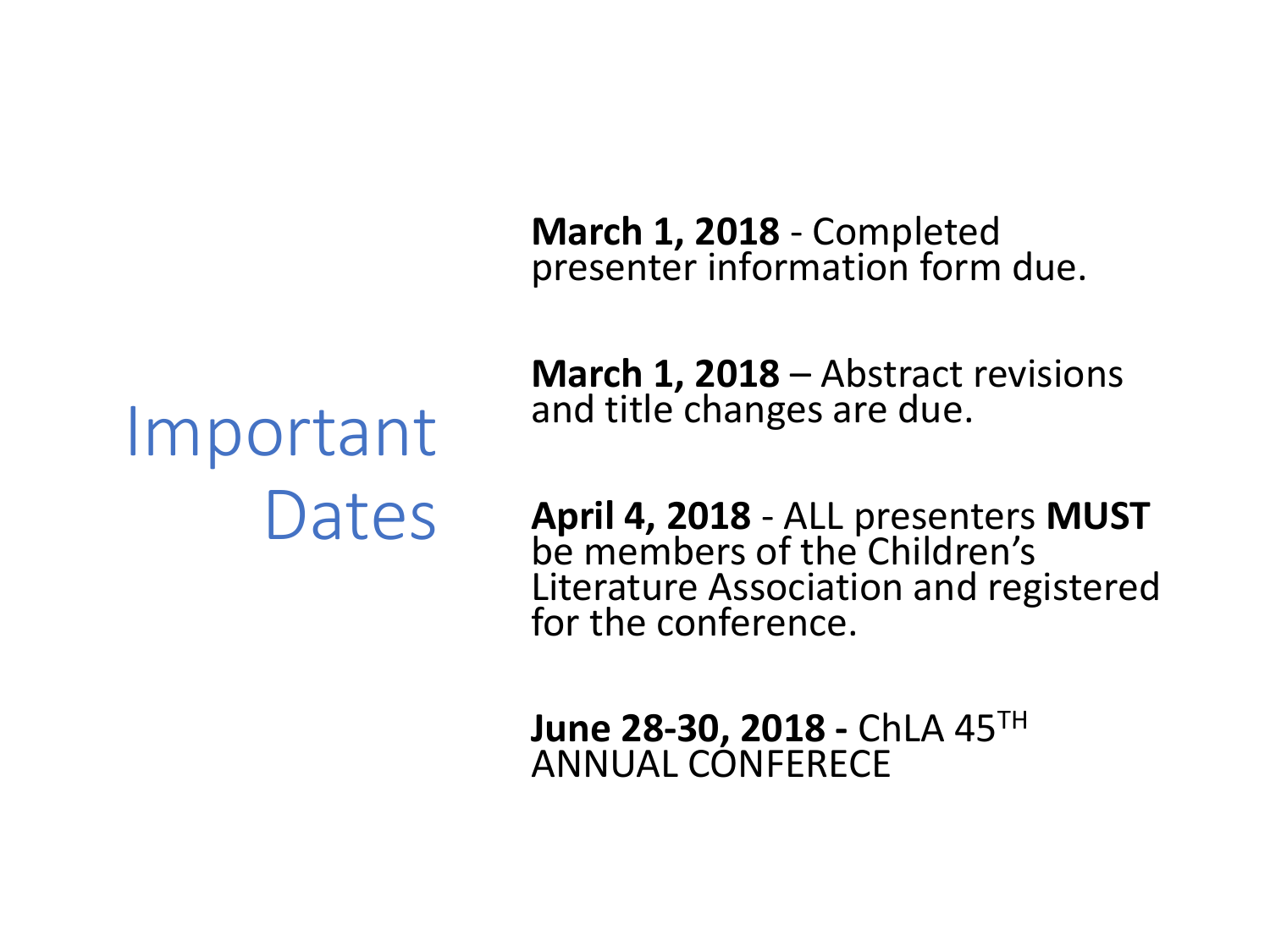#### Presentations

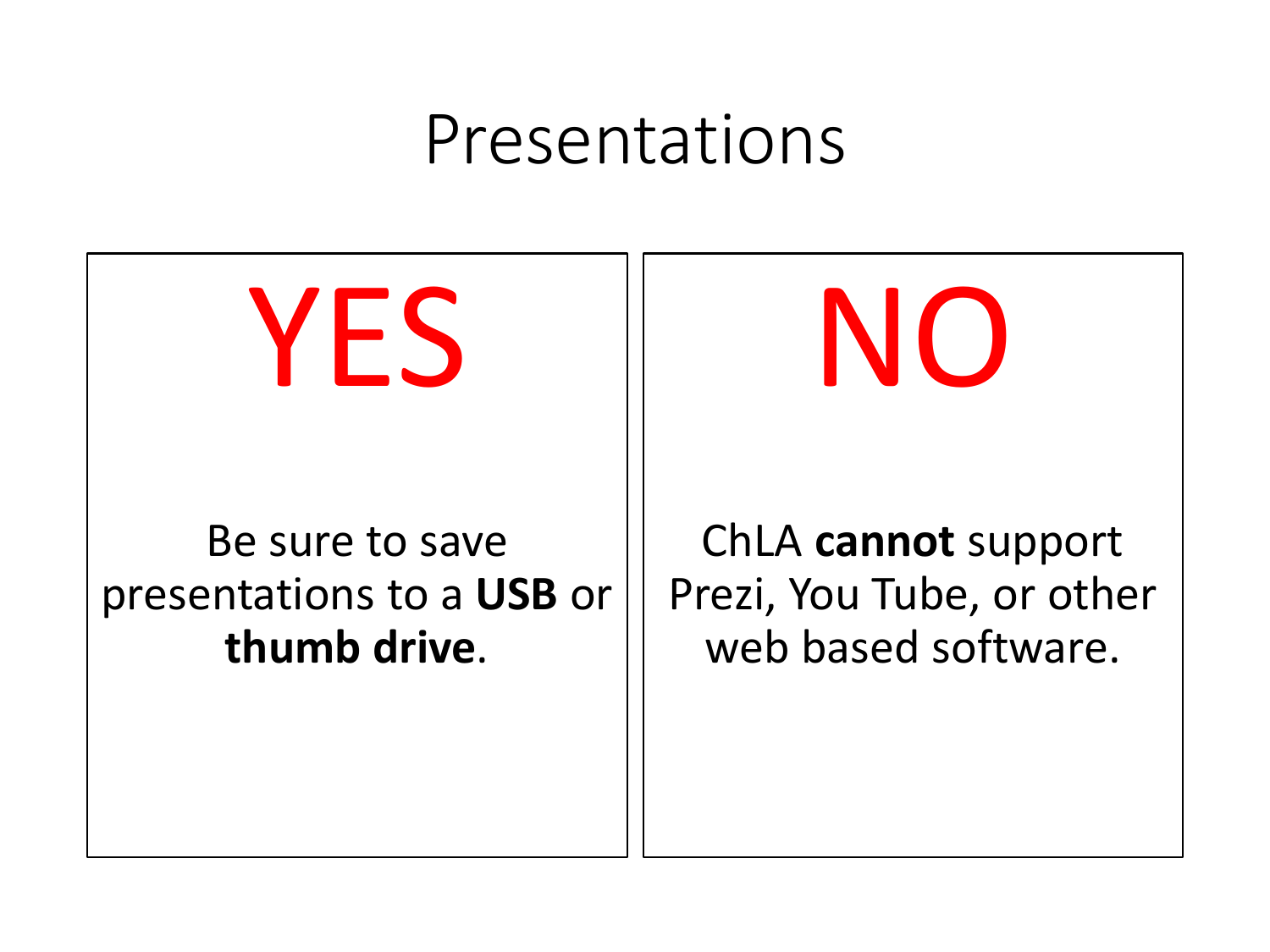### Handouts

You are not required to pass out copies of your presentation. However, if you choose to make these available, remember to…..

- Include images
- Make copies ahead of time (ChLA will not be able to print them onsite for you)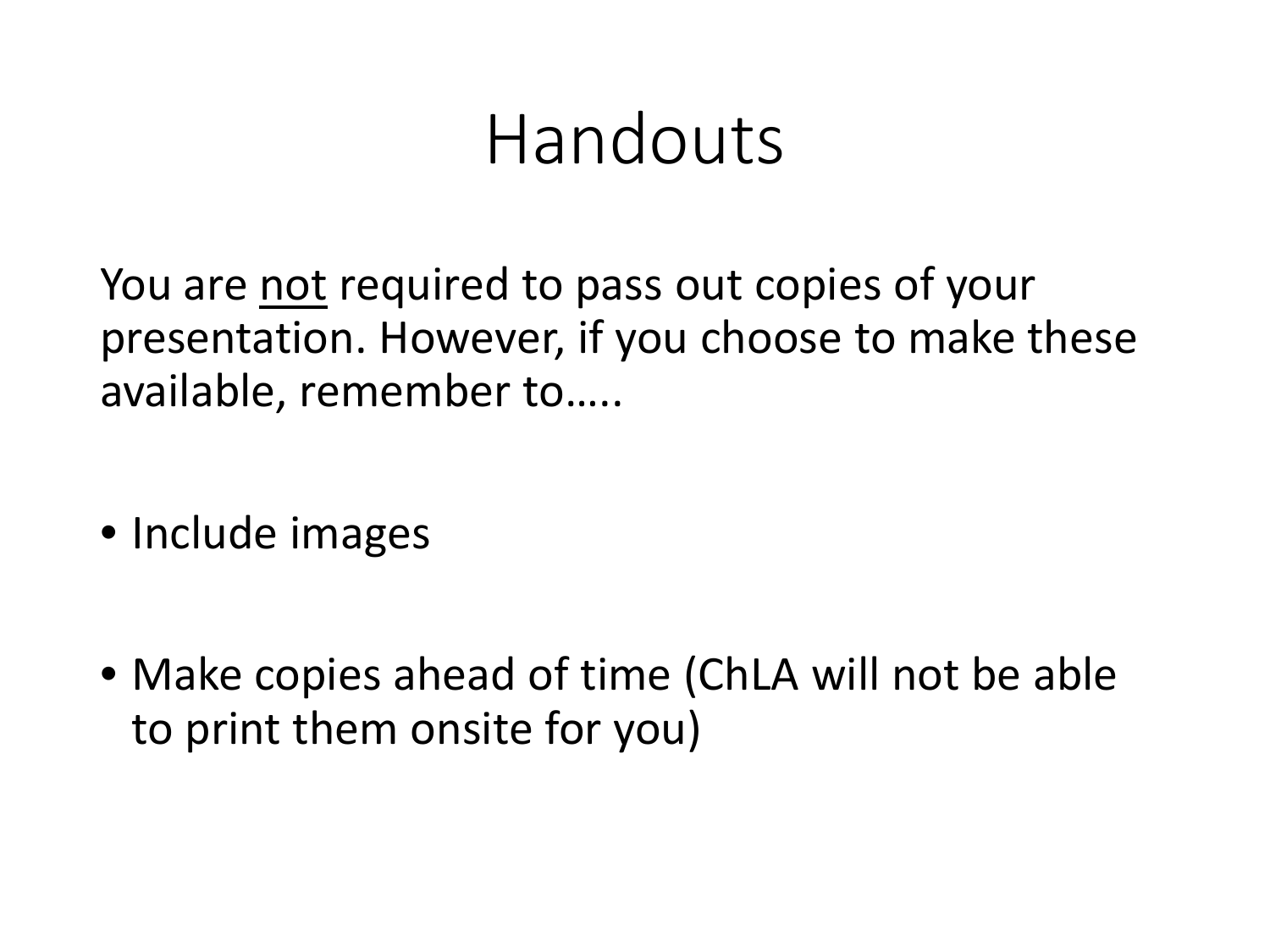## Prepare ahead of time!



"Just make it up as you go along, like everybody else!"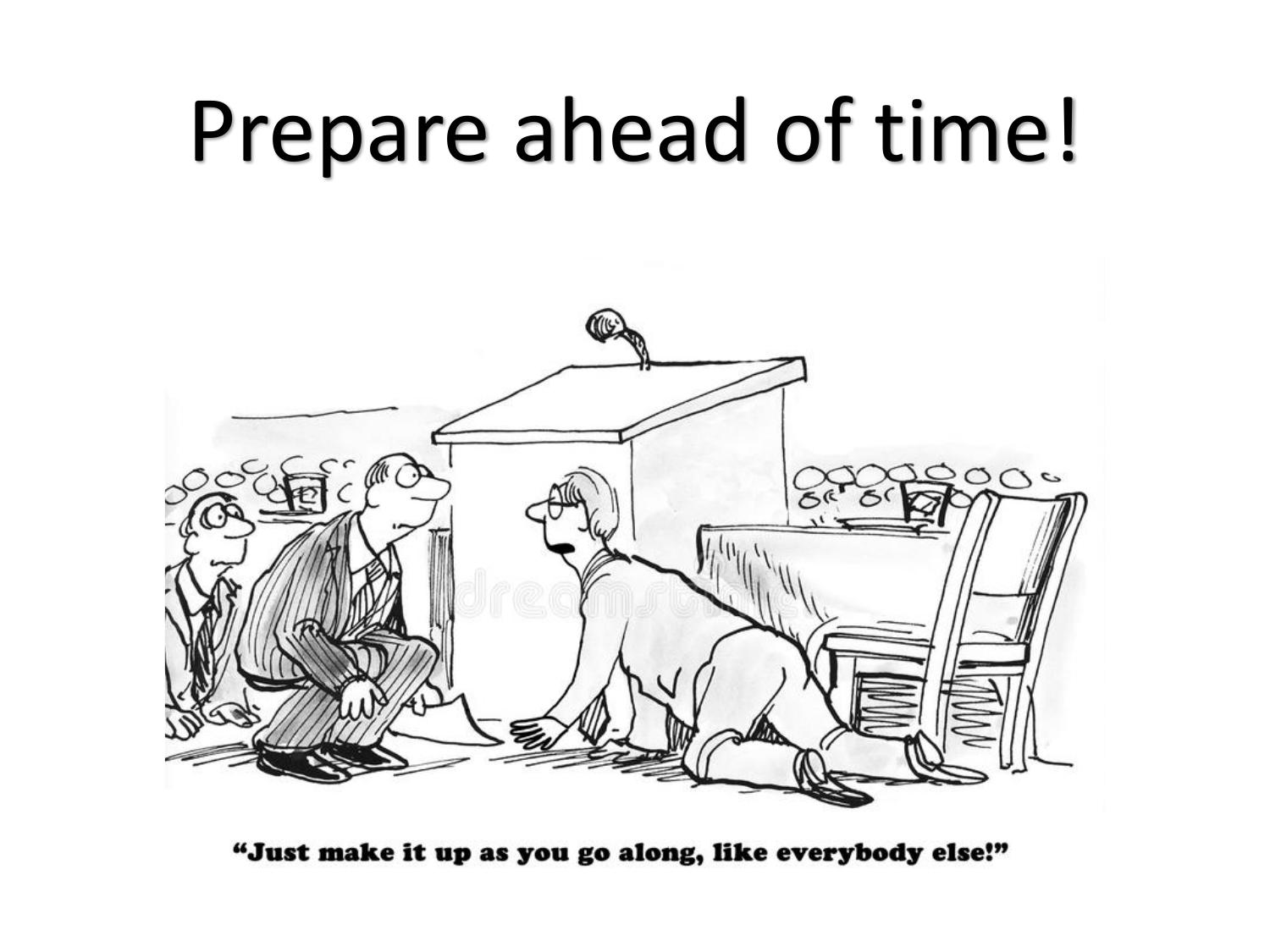## Before you present…

- Practice, practice, practice!
	- Read your paper aloud!
	- Make notes
	- Rehearse timing
- If you are using slides, be sure to note in the paper where you will refer to those slides.
- Visit the room you are presenting in ahead of time
- Introduce yourself to your chair and fellow panelists
- Ask your chair to give you a 2-minute warning if you are running out of time.
- Read the other abstracts being presented in your panel.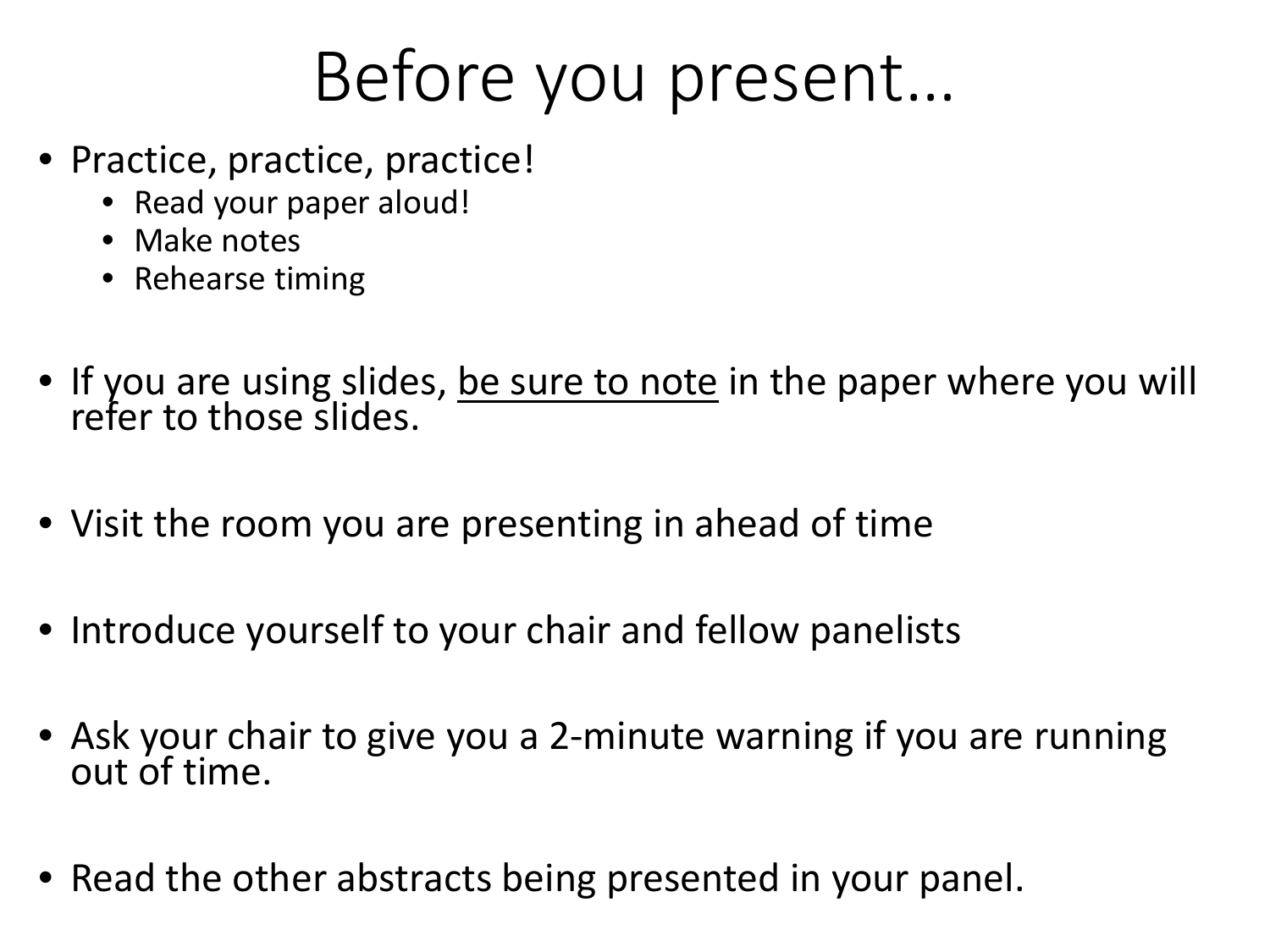## DO'S & DON'TS

| $-$ |
|-----|
|-----|

- Use the microphone.
- Use effective visuals.
- Keep to the content of your paper.
- Speak clearly, and at a reasonable pace.
- Present as if you are having a conversation with someone.
- Simplify.
- Foreground your argument.
- Make eye contact.
- Write down questions, especially if you are the moderator.
- Pause to give the audience time to digest complex ideas.

Step away from the mic, or ask the audience to let you know if they can hear. This puts the burden on those with hearing impairments to speak up.

**DON'T**

- Fill slides with text. The audience will either read or listen, not both.
- Get into discursive side notes, or you will run out of time.
- Lifelessly read from your paper.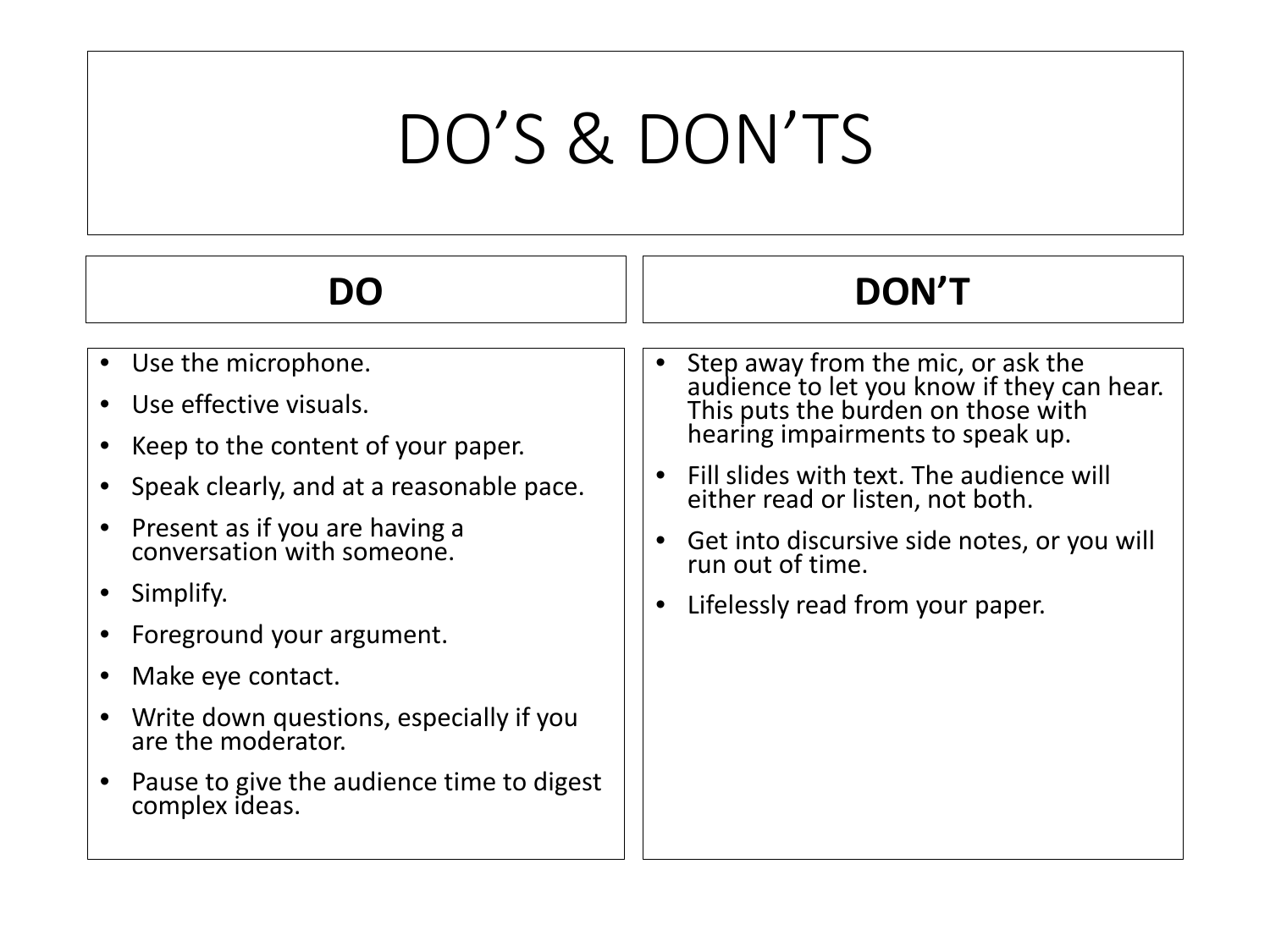## REMEMBER

- It takes about 2 minutes to read a double-spaced page in standard <br>formatting. If you have 20 minutes, aim for 9 pages.
- Simplify. If revising a longer original paper, trim your paper down to a few major points. You may need to cut genuinely important items. It's okay to gloss over these points with explicit commentary, such as "Here I'm skipping [x]…".
- Engage with the audience. Be sure to make eye contact, and avoid looking down while you present. If you get nervous, look above the audience's head to the back of the room.
- Add explicit transitions, rephrase tongue-twisting and jargony sentences, and generally rewrite the language of the paper to make it more relaxed and conversational.
- Prepare. Practice orally performing the revised text with an eye to pacing, volume, timing, clarity, and expressiveness. Identify a paragraph or so that could be dropped if time runs short.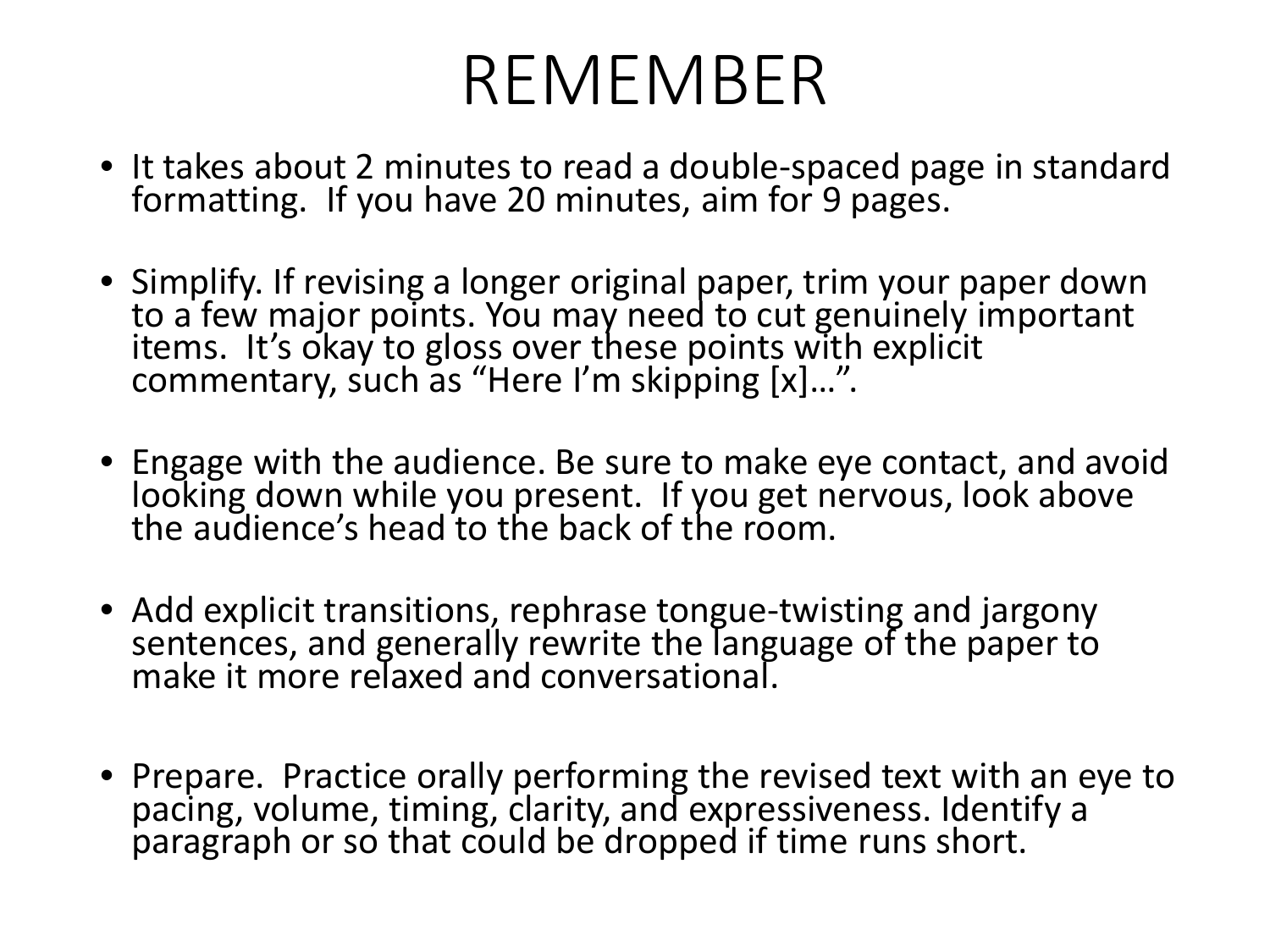#### Expect Questions

If you don't know the answer, simply say,

*"Thank you for that question – I'll have to think more about that".*